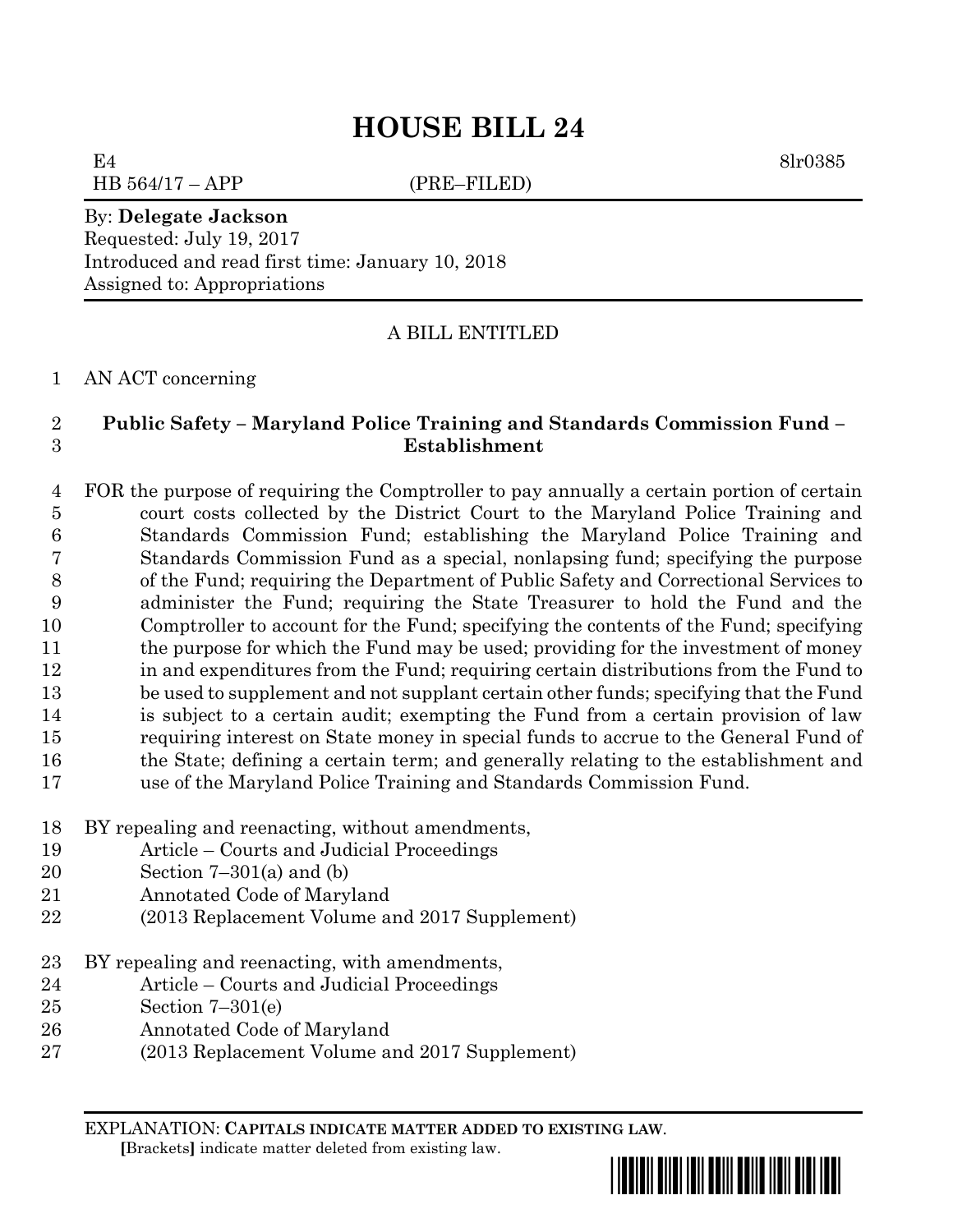## **HOUSE BILL 24**

| 1                | BY adding to                                                                              |
|------------------|-------------------------------------------------------------------------------------------|
| $\boldsymbol{2}$ | Article – Public Safety                                                                   |
| $\boldsymbol{3}$ | Section 3-206.1                                                                           |
| 4                | Annotated Code of Maryland                                                                |
| 5                | (2011 Replacement Volume and 2017 Supplement)                                             |
| 6                | BY repealing and reenacting, without amendments,                                          |
| 7                | Article – State Finance and Procurement                                                   |
| 8                | Section $6 - 226(a)(2)(i)$                                                                |
| 9                | Annotated Code of Maryland                                                                |
| 10               | (2015 Replacement Volume and 2017 Supplement)                                             |
| 11               | BY repealing and reenacting, with amendments,                                             |
| 12               | Article – State Finance and Procurement                                                   |
| 13               | Section $6-226(a)(2)(ii)101$ . and 102.                                                   |
| 14               | Annotated Code of Maryland                                                                |
| 15               | (2015 Replacement Volume and 2017 Supplement)                                             |
| 16               | BY adding to                                                                              |
| 17               | Article – State Finance and Procurement                                                   |
| 18               | Section $6-226(a)(2)(ii)103$ .                                                            |
| 19               | Annotated Code of Maryland                                                                |
| 20               | (2015 Replacement Volume and 2017 Supplement)                                             |
| 21               | SECTION 1. BE IT ENACTED BY THE GENERAL ASSEMBLY OF MARYLAND,                             |
| 22               | That the Laws of Maryland read as follows:                                                |
| 23               | <b>Article – Courts and Judicial Proceedings</b>                                          |
| 24               | $7 - 301.$                                                                                |
| 25               | Except as provided in paragraphs $(2)$ and $(3)$ of this subsection, the<br>(1)<br>(a)    |
| 26               | court costs in a traffic case, including parking and impounding cases, cases under $\S$   |
| 27               | 21–202.1, § 21–809, § 21–810, § 21–1414, or § 24–111.3 of the Transportation Article in   |
| 28               | which costs are imposed, and cases under $\S 10-112$ of the Criminal Law Article in which |
| 29               | costs are imposed:                                                                        |
| 30               | Are \$22.50; and<br>(i)                                                                   |

 (ii) Shall also be applicable to those cases in which the defendant elects to waive the defendant's right to trial and pay the fine or penalty deposit established by the Chief Judge of the District Court by administrative regulation.

 (2) In an uncontested case under § 21–202.1, § 21–809, § 21–810, § 21–1414, or § 24–111.3 of the Transportation Article, an uncontested case under § 10–112 of the Criminal Law Article, or an uncontested parking or impounding case in which the fines are paid directly to a political subdivision or municipality, costs are \$2.00, which costs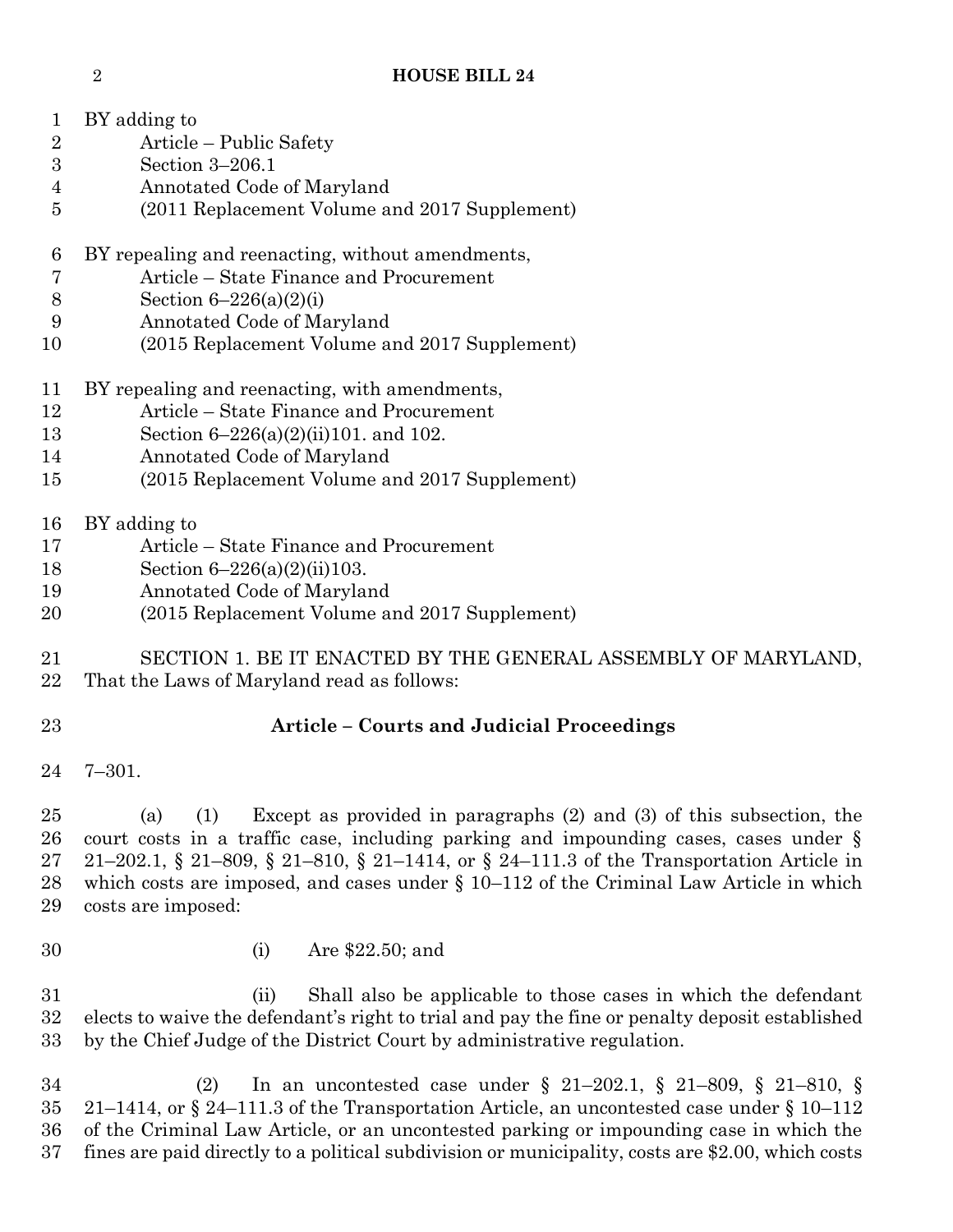## **HOUSE BILL 24** 3

| 1                                         | shall be paid to and retained by the political subdivision or municipality.                                                                                                                                       |
|-------------------------------------------|-------------------------------------------------------------------------------------------------------------------------------------------------------------------------------------------------------------------|
| $\boldsymbol{2}$<br>$\boldsymbol{3}$<br>4 | In an uncontested case in which the fine is paid directly to an<br>(3)<br>(i)<br>agency of State government authorized by law to regulate parking of motor vehicles, the<br>court costs are \$2.00.               |
| $\overline{5}$<br>$\boldsymbol{6}$<br>7   | The fine and the costs under this paragraph shall be paid to the<br>(ii)<br>agency, which shall receive and account for these funds as in all other cases involving sums<br>due the State through a State agency. |
| 8                                         | The court costs in a criminal case in which costs are imposed are \$22.50.<br>(b)<br>(1)                                                                                                                          |
| 9<br>10                                   | The costs shall be in addition to any costs imposed in a criminal case<br>(2)<br>under the Criminal Injuries Compensation Act.                                                                                    |
| 11<br>12                                  | The Comptroller shall annually pay from the court costs collected by the<br>(e)<br>District Court under subsections (a) and $(b)(1)$ of this section:                                                             |
| 13<br>14                                  | \$500,000 into the Criminal Injuries Compensation Fund established<br>(1)<br>under § 11–819 of the Criminal Procedure Article; [and]                                                                              |
| 15<br>16                                  | (2)<br>\$125,000 into the Victim and Witness Protection and Relocation Fund<br>established under § 11–905 of the Criminal Procedure Article; AND                                                                  |
|                                           |                                                                                                                                                                                                                   |
| 17<br>19                                  | (3)<br>\$2,000,000 INTO THE MARYLAND POLICE TRAINING AND<br>STANDARDS COMMISSION FUND ESTABLISHED UNDER § 3-206.1 OF THE PUBLIC<br><b>SAFETY ARTICLE.</b>                                                         |
| 18<br>20                                  | <b>Article - Public Safety</b>                                                                                                                                                                                    |
| 21                                        | $3 - 206.1$                                                                                                                                                                                                       |
| 22                                        | IN THIS SECTION, "FUND" MEANS THE MARYLAND POLICE TRAINING<br>(A)<br>23 AND STANDARDS COMMISSION FUND.                                                                                                            |
| 24                                        | (B) THERE IS A MARYLAND POLICE TRAINING AND STANDARDS                                                                                                                                                             |
| 25                                        | <b>COMMISSION FUND.</b>                                                                                                                                                                                           |
| 26                                        | THE PURPOSE OF THE FUND IS TO PROVIDE FUNDING FOR ACTIVITIES<br>(C)                                                                                                                                               |
|                                           | 27 AND TRAINING BY THE COMMISSION.                                                                                                                                                                                |
| 28                                        | THE DEPARTMENT SHALL ADMINISTER THE FUND.<br>(D)                                                                                                                                                                  |
| 29                                        | (E) (1) THE FUND IS A SPECIAL, NONLAPSING FUND THAT IS NOT                                                                                                                                                        |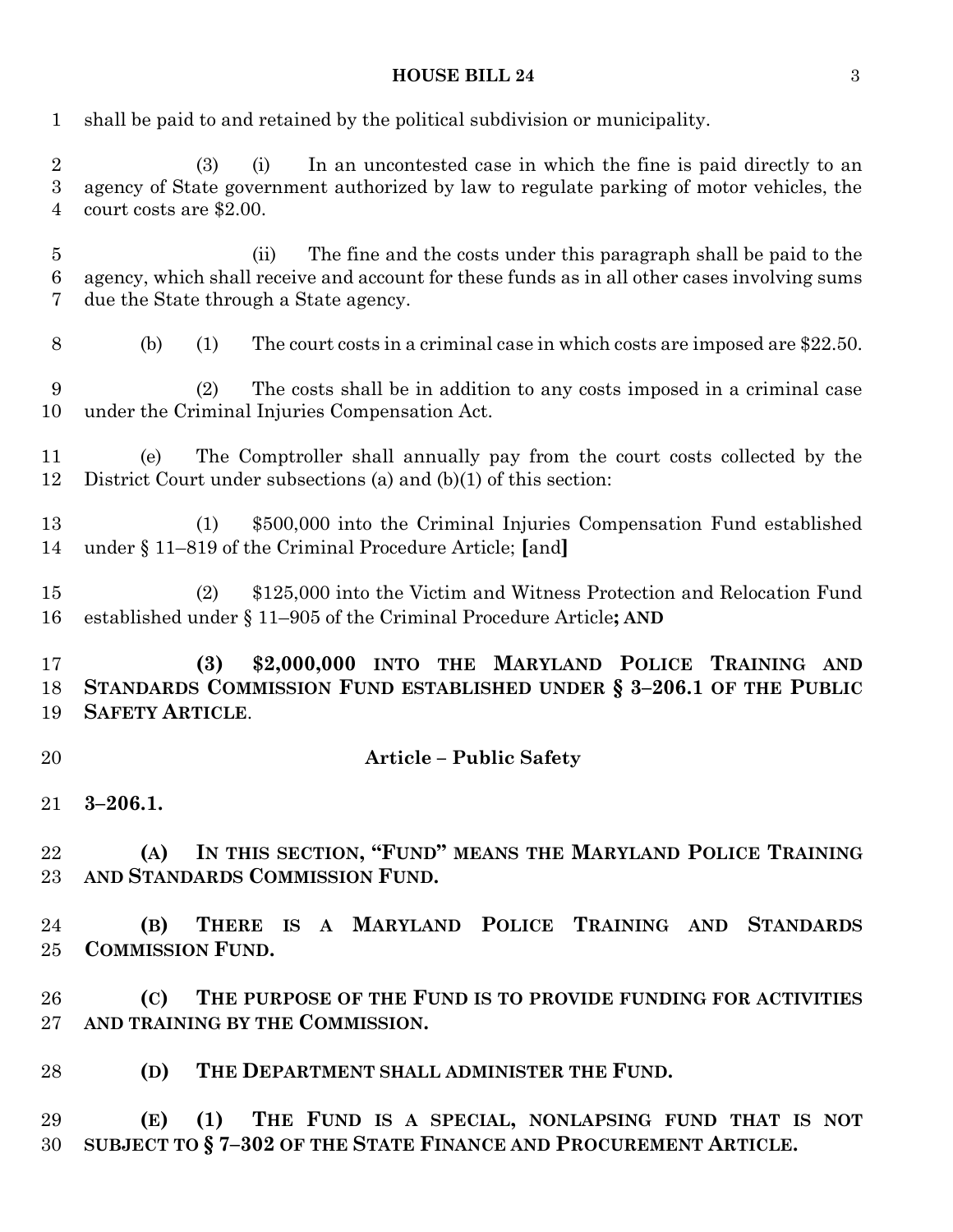**HOUSE BILL 24**

 **(2) THE STATE TREASURER SHALL HOLD THE FUND SEPARATELY, AND THE COMPTROLLER SHALL ACCOUNT FOR THE FUND.**

**(F) THE FUND CONSISTS OF:**

 **(1) REVENUE DISTRIBUTED TO THE FUND UNDER § 7–301 OF THE COURTS ARTICLE;**

**(2) MONEY APPROPRIATED IN THE STATE BUDGET TO THE FUND;**

**(3) INTEREST EARNINGS OF THE FUND; AND**

 **(4) ANY OTHER MONEY FROM ANY OTHER SOURCE ACCEPTED FOR THE BENEFIT OF THE FUND.**

 **(G) THE FUND MAY BE USED ONLY TO PROVIDE FUNDING TO THE COMMISSION.**

 **(H) (1) THE STATE TREASURER SHALL INVEST THE MONEY OF THE FUND IN THE SAME MANNER AS OTHER STATE MONEY MAY BE INVESTED.**

 **(2) ANY INTEREST EARNINGS OF THE FUND SHALL BE CREDITED TO THE FUND.**

 **(I) (1) EXPENDITURES FROM THE FUND MAY BE MADE ONLY IN ACCORDANCE WITH THE STATE BUDGET.**

 **(2) MONEY DISTRIBUTED FROM THE FUND SHALL BE USED TO SUPPLEMENT, BUT NOT SUPPLANT, ANY OTHER FUNDING FOR THE COMMISSION.**

 **(J) THE FUND SHALL BE SUBJECT TO AUDIT BY THE LEGISLATIVE AUDITOR AS PROVIDED IN § 2–1220 OF THE STATE GOVERNMENT ARTICLE.**

**Article – State Finance and Procurement**

6–226.

 (a) (2) (i) Notwithstanding any other provision of law, and unless inconsistent with a federal law, grant agreement, or other federal requirement or with the terms of a gift or settlement agreement, net interest on all State money allocated by the State Treasurer under this section to special funds or accounts, and otherwise entitled to receive interest earnings, as accounted for by the Comptroller, shall accrue to the General Fund of the State.